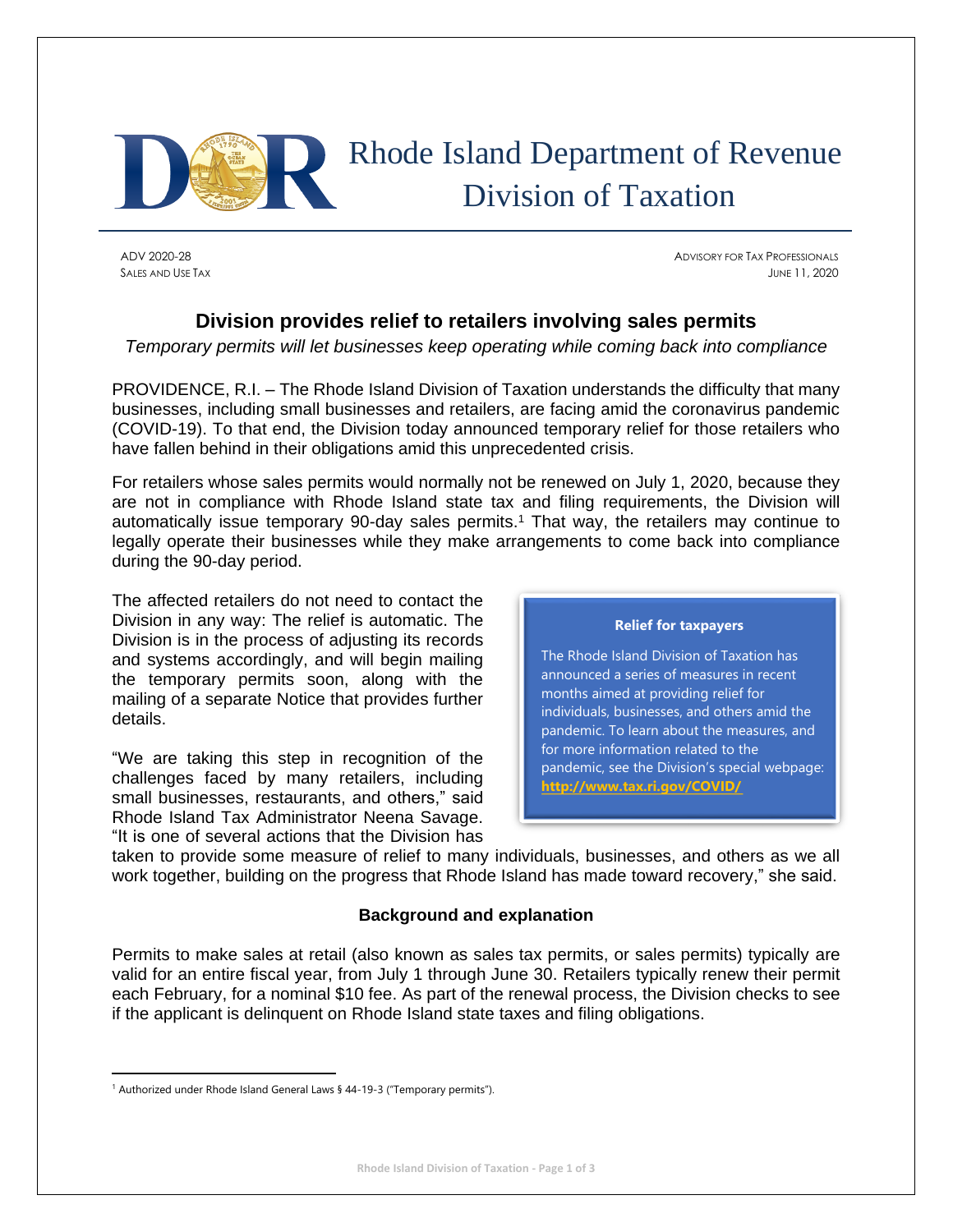Assuming that the retailer is current on all Rhode Island state filing and tax obligations, the Division typically mails the new permit to retailers each June or early July. However, if a retailer is not current on all its Rhode Island state tax and filing obligations, the Division sends the retailer a series of Notices. If the retailer still has not complied with Rhode Island tax requirements, the Division blocks the renewal of the permit. The retailer cannot then legally make sales at retail until coming into compliance.

This year, due to the pandemic, the Division is taking a different approach for retailers who remain out of compliance: The Division will mail them a temporary sales permit – a 90-day permit – which will be effective from July 1, 2020, through September 30, 2020. This is intended to let the retailer continue to do business during the 90-day period and also come into compliance during that period.

"We will soon be sending a temporary sales permit to any retailer who is out of compliance," Savage said. "Every retailer that is blocked will automatically receive the temporary sales permit. During the 90 day period for which the temporary sales permit is in effect, if the retailer comes back into compliance, we will mail a new permit, which will be in effect for the remainder of the fiscal year, through June 30, 2021," she said.

"We recognize that this measure will not solve all of

## **The sales permit block program**

Like many other states, Rhode Island requires retailers to obtain a sales tax permit in order to do business. The permit generally authorizes a retailer to collect sales tax from customers and transfer the money to the State. That money is used to pay for vital State services, including public safety, education and road maintenance.

The Division's sales permit block program is one of the tools that the Division employs to enforce the State's sales tax laws. It also helps to level the playing field for the vast majority of retailers who meet their legal obligations in a timely fashion.

today's economic challenges, but it will serve as a useful tool for a number of retailers adversely affected by the pandemic," she said.

If the retailer still has not come into compliance when the 90-day period expires, that retailer's sales permit will no longer be valid and that retailer will no longer be able to legally make sales of taxable goods or services until coming back into compliance. The Notice that the Division will be mailing will provide further details.<sup>2</sup>

"If anyone has any concerns related to this Advisory, or has questions about returning to compliance, the Division is committed to work with you. We encourage you to contact us," Savage said. Email: [Tax.Collections@tax.ri.gov,](mailto:Tax.Collections@tax.ri.gov) or call (401) 574-8941. (The phones are typically staffed from 8:30 a.m. to 3:30 p.m. business days.)

The Division has begun the process involving the mailing of the Notices, and the process involving the separate mailing of the temporary sales permits. Allowing time for internal processing of the mailings, and for external processing and delivery, the Notices should begin arriving at affected retailers between approximately June 13, 2020, and June 16, 2020. The separate letters, containing the temporary permits, should begin arriving in the mail shortly thereafter.

<sup>&</sup>lt;sup>2</sup> Titled "Sales License Block -- 21 Day Notice", regarding overdue Rhode Island taxes and license or registration.